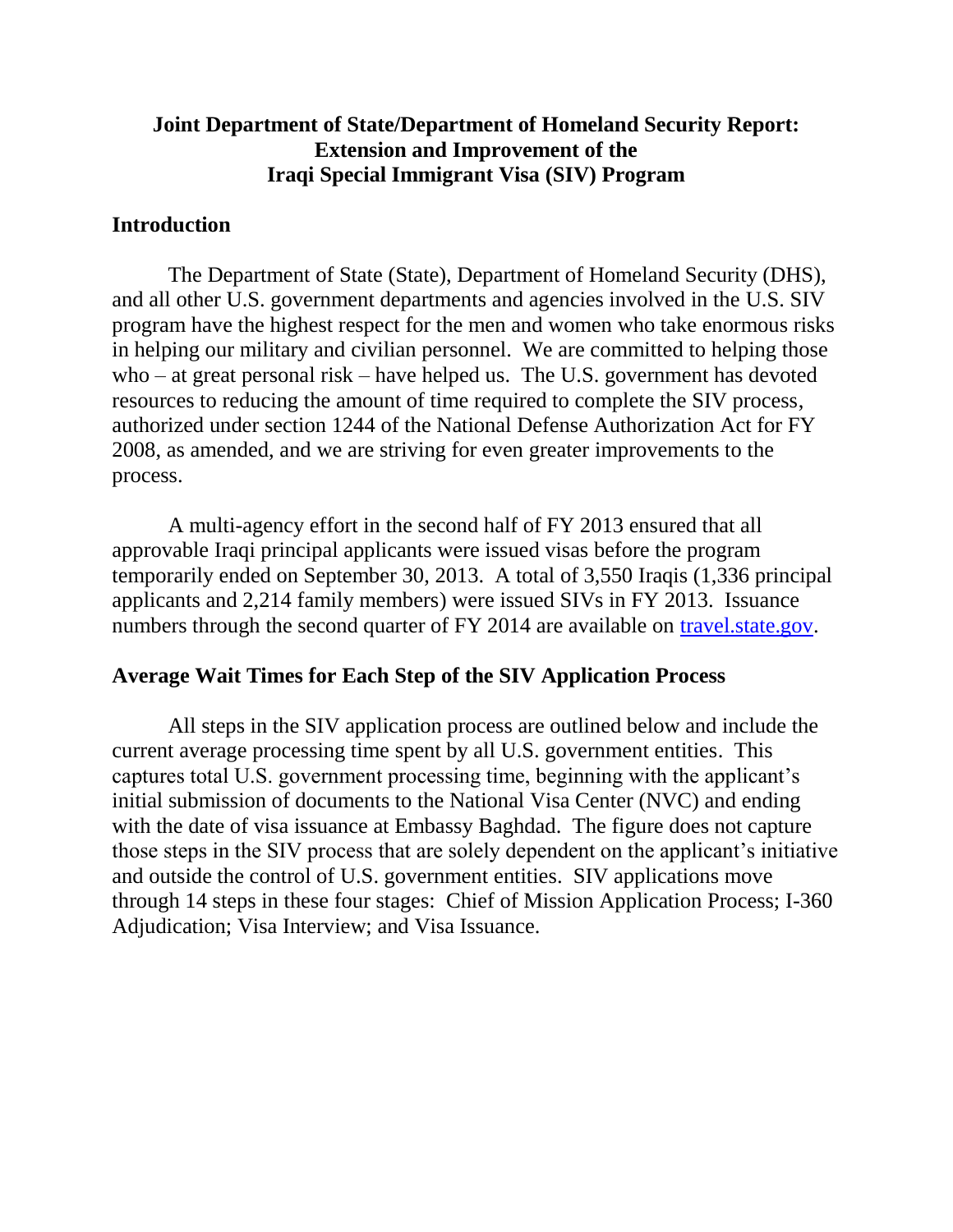| <b>Special Immigrant Visa (SIV) Processing Steps****</b>                         |                |                                                                                                                                                                                                                                                        |                                                                                                      |  |  |  |
|----------------------------------------------------------------------------------|----------------|--------------------------------------------------------------------------------------------------------------------------------------------------------------------------------------------------------------------------------------------------------|------------------------------------------------------------------------------------------------------|--|--|--|
| <b>Stage</b>                                                                     | <b>Step</b>    |                                                                                                                                                                                                                                                        | <b>Current average processing</b><br>times for Iraqi cases<br>applying in Baghdad<br>(business days) |  |  |  |
| Chief of<br><b>Mission</b><br>application<br>process                             | $\mathbf{1}$   | Applicant submits Chief of<br>Mission (COM) application<br>package to the Department of<br><b>State's National Visa Center</b><br>$(NVC)$ .                                                                                                            | applicant-controlled                                                                                 |  |  |  |
|                                                                                  | $\overline{2}$ | NVC reviews documents for<br>completeness.                                                                                                                                                                                                             | 10                                                                                                   |  |  |  |
|                                                                                  | 3              | NVC sends completed COM<br>package to U.S. Embassy<br>Baghdad.                                                                                                                                                                                         | 1                                                                                                    |  |  |  |
|                                                                                  | $\overline{4}$ | <b>U.S. Embassy Baghdad</b><br>reviews COM application and<br>makes a decision to approve or<br>deny.                                                                                                                                                  | 10 (If all required documents<br>are present)                                                        |  |  |  |
|                                                                                  | $\overline{5}$ | U.S. Embassy Baghdad<br>advises NVC if COM<br>application is approved. NVC<br>immediately sends approval<br>letter to applicant. (If any<br>documents reveal that<br>applicant does not qualify for<br>the program, the COM<br>application is denied.) | 5                                                                                                    |  |  |  |
| $I-360$<br>adjudication<br>process                                               | 6              | Applicant self-petitions to the<br>Department of Homeland<br>Security's U.S. Citizenship and<br><b>Immigration Services (USCIS)</b><br>using form I-360.                                                                                               | applicant-controlled                                                                                 |  |  |  |
|                                                                                  | $7*$           | <b>USCIS</b> adjudicates petition<br>and sends to NVC if approved.                                                                                                                                                                                     | 15                                                                                                   |  |  |  |
| Visa<br>Interview<br>Process,<br>including<br>prior to and<br>after<br>interview | 8              | NVC sends instruction packet<br>to applicant requesting<br>standard immigrant visa<br>documentation.                                                                                                                                                   | 10                                                                                                   |  |  |  |
|                                                                                  | 9              | Applicant submits required<br>documentation to NVC.                                                                                                                                                                                                    | applicant-controlled                                                                                 |  |  |  |
|                                                                                  | 10             | NVC reviews documents for<br>completeness.                                                                                                                                                                                                             | 10                                                                                                   |  |  |  |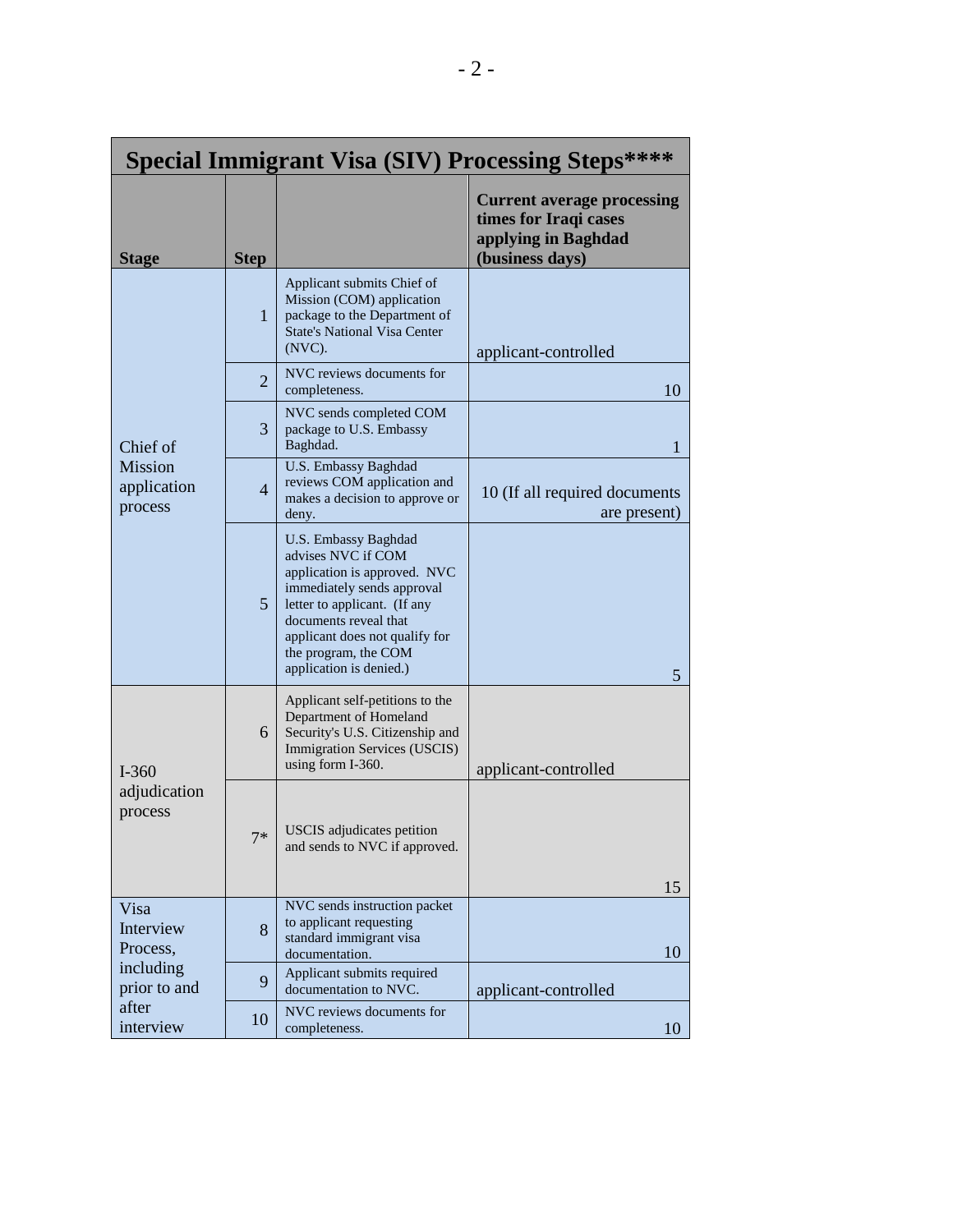|                                                                                                                                                                                 | 11     | NVC schedules applicant for<br>next available interview at<br>U.S. Embassy Baghdad.                                                                                                                          | 20                   |  |  |  |
|---------------------------------------------------------------------------------------------------------------------------------------------------------------------------------|--------|--------------------------------------------------------------------------------------------------------------------------------------------------------------------------------------------------------------|----------------------|--|--|--|
|                                                                                                                                                                                 | 12     | Applicant is interviewed by<br>consular officer on the<br>scheduled appointment date.<br>Administrative processing is<br>initiated following the<br>interview.                                               | 1                    |  |  |  |
|                                                                                                                                                                                 | $13**$ | The applicant's case undergoes<br>administrative processing.                                                                                                                                                 | 157                  |  |  |  |
| Visa Issuance<br>to eligible<br>applicants                                                                                                                                      | 14     | Upon completion of<br>administrative processing, visa<br>is issued if applicant is<br>eligible. In some cases, the<br>passport or medical exam will<br>have expired and require<br>renewal by the applicant. | applicant-controlled |  |  |  |
|                                                                                                                                                                                 |        | <b>Total USG processing</b><br>time***                                                                                                                                                                       | 239                  |  |  |  |
| *based on NVC data                                                                                                                                                              |        |                                                                                                                                                                                                              |                      |  |  |  |
| **Line 13 totals includes data for all cases issued as of January 31, 2014;<br>processing time for cases that remain pending cannot be calculated without a<br>completion date. |        |                                                                                                                                                                                                              |                      |  |  |  |
| ***USG processing times do not factor in applicant-controlled steps. Overall<br>processing times are greater than USG processing times.                                         |        |                                                                                                                                                                                                              |                      |  |  |  |
| ****Processing steps are for SQ SIVs.                                                                                                                                           |        |                                                                                                                                                                                                              |                      |  |  |  |

# **Applications Pending Longer Than Nine Months**

Applications pending longer than nine months are in step 13 of the SIV application process. Process improvements have resulted in improved efficiencies at this step.

# **Applications Pending at Each Stage of the SIV Application Process**

As of April 18 , the following numbers of Iraqi applicants are pending in one of the application stages:

• 1,019 principal applicants have Chief of Mission (COM) applications pending at the Department of State's National Visa Center. These applicants have submitted some, but not all, of the documents required to apply for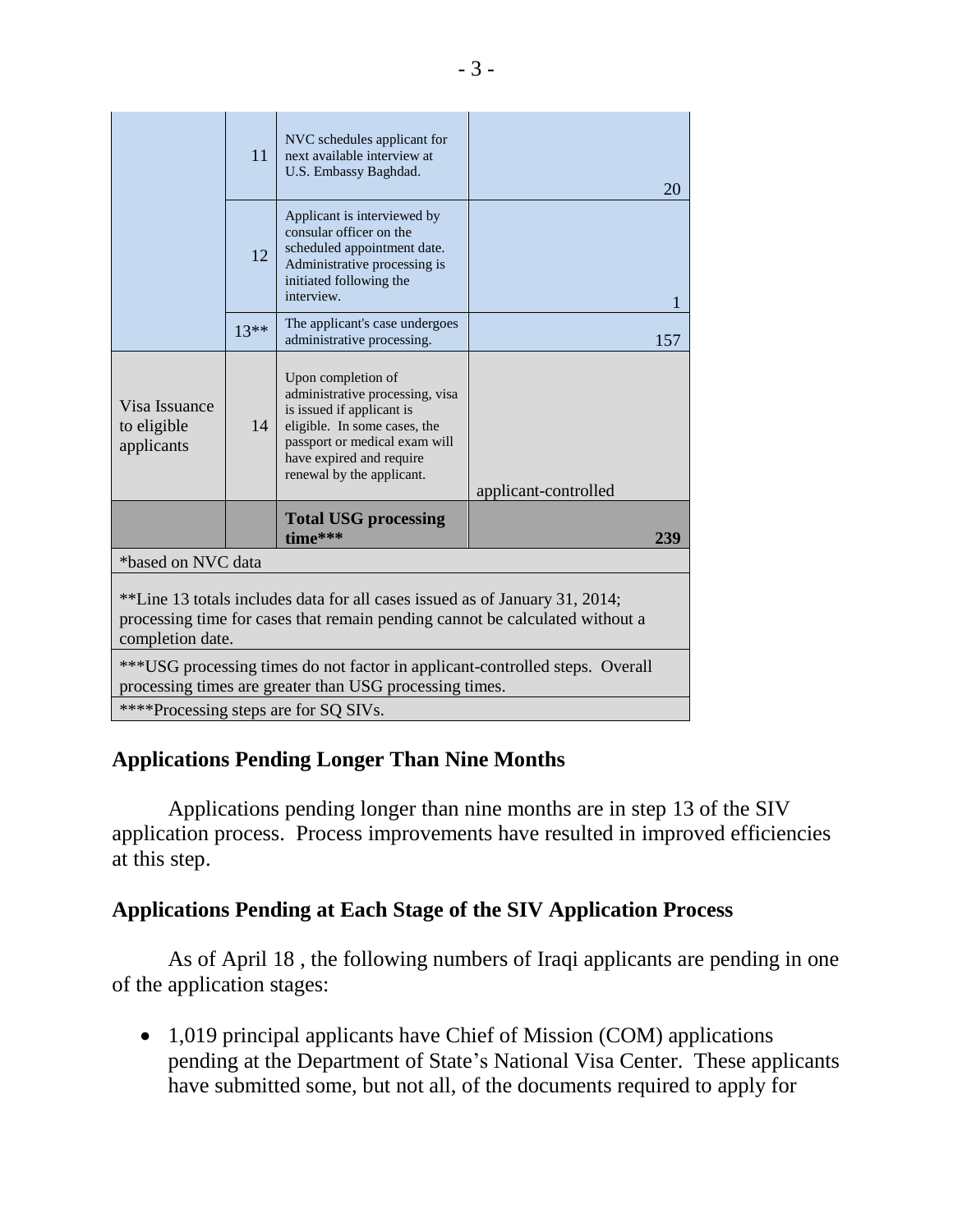COM approval. COM applications with all required documents are sent to Embassy Baghdad within one business day. This figure reflects the number of applicants who have taken action on their applications for COM approval within the past 120 days. COM applications must be complete by September 30, 2014, in order to proceed with SIV processing.

- 31 principal applicants have Form I-360 petitions pending with U.S. Citizenship and Immigration Services (USCIS).
- 102 principal applicants and 229 family members are currently scheduled for visa interviews. Interviews are scheduled approximately 60 days in advance. Applicants utilize this time to gather any remaining documents required for their interviews, undergo medical examinations, and prepare for travel to Baghdad. 39 principal applicants and 102 family members are waiting to be scheduled for visa interviews. Most Iraqi applicants will be interviewed at Embassy Baghdad as they reside in Iraq. Applicants residing outside of Iraq will be interviewed at the U.S. Embassy or Consulate that processes immigrant visas for their countries of residence.
- Applications for 526 principal applicants and 109 family members are undergoing administrative processing.

### **Number of SIV Applicants in FY 2013**

The following numbers of Iraqi applicants applied for SIVs in FY 2013 under section 1244 of the National Defense Authorization Act for FY 2008, subsequent to receiving COM approval:

|          | Principal<br>Applicants | Family<br><b>Members</b> | <b>Total</b> |
|----------|-------------------------|--------------------------|--------------|
| October  | 57                      | 138                      | 195          |
| November | 81                      | 167                      | 248          |
| December | 78                      | 162                      | 240          |
| January  | 48                      | 94                       | 142          |
| February | 58                      | 119                      | 177          |
| March    | 61                      | 127                      | 188          |
| April    | 55                      | 94                       | 149          |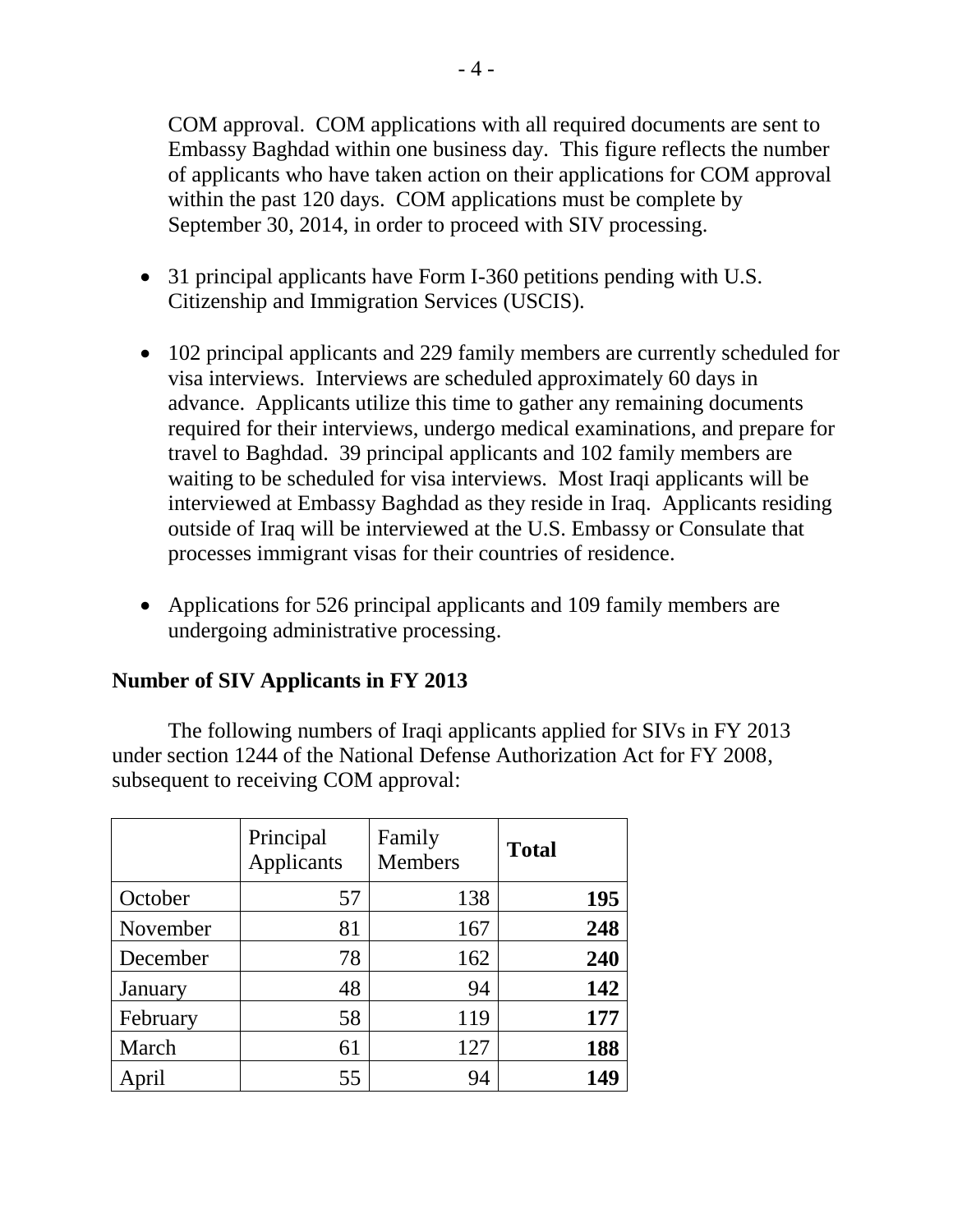| May          | 46  | 72   | 118  |
|--------------|-----|------|------|
| June         | 42  | 53   | 95   |
| July         | 52  | 95   | 147  |
| August       | 75  | 124  | 199  |
| September    | 137 | 232  | 369  |
| <b>Total</b> | 790 | 1477 | 2267 |

### **Applicants Denied or Pending at Each Stage of the SIV Application Process**

At the end of FY 2013 on September 30, 2013, the following numbers of applicants were denied or pending at one of the application stages:

- 552 principal applicants did not qualify to receive COM approval or had their approval revoked in FY 2013 by the COM designee in Embassy Baghdad. Although initially denied, or subsequently revoked following COM approval, these applicants were able to appeal their denials, and of those applicants that appealed, approximately 25 percent were subsequently approved.
- 15 principal applicants had their Form I-360 petitions denied by USCIS.
- 57 principal applicants and 157 family members were waiting to be scheduled for visa interviews. No new applicants were scheduled for visa interviews as of September 30, 2013 because the Iraqi SIV program was scheduled to sunset on that date. It was subsequently extended through legislation until December 31, 2013 on October 4, 2013 and again extended on December 26, 2013. In addition to first-time interviews, Embassy Baghdad has conducted interviews for cases where initial interviews were delayed at applicants' requests or because applicants failed to appear on their original interview dates.
- Applications for 348 principal applicants and 25 family members were undergoing administrative processing.

#### **Reasons for COM Denial**